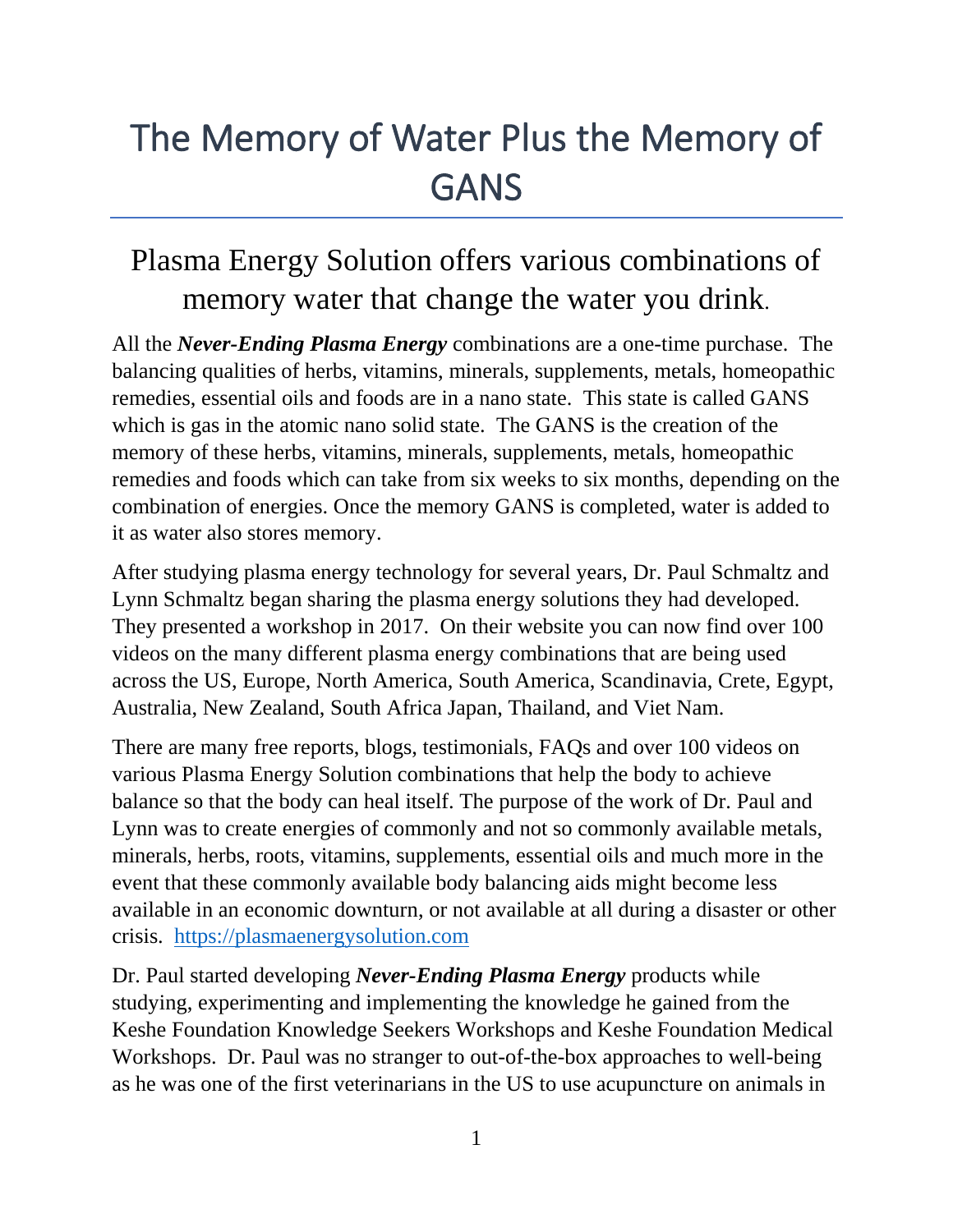the 1970s which was before acupuncture was a commonly accepted modality for people and animals. Later he studied more types of energy such as orgone energy and Rife energy as well as the power of intention as taught by Wayne Dyer, Kenneth Cohen, Louise Hay, Neville Goddard, Dr. Joe Dispenza as well as ancient texts.

Introduction to Plasma Energies Workshop—Dr. Paul Schmaltz presents introduction to Plasma Energy Technology and his personal success with different applications. Dr. Paul and wife, Lynn show different plasma technology health applications they have both made.

<https://www.youtube.com/watch?v=Y3kbcCpg5zI&feature=youtu.be>

**Water Has Memory Part 1** <https://youtu.be/2Z5MlZfUrEg>

Lynn Schmaltz discusses a video on water produced with interviews with Russian, Japanese, Chinese, American, Khazakistan, and Austrian scientists regarding the memory of water.

**Water Has Memory Part 2** <https://youtu.be/OlxhU1p5wMc>

## **Following is a synopsis of information presented on the memory aspects of water in** *A video on Water***. Throughout the following synopsis of this video you will see comments regarding Plasma Energy water from "Notetaker" (Lynn).**

<https://www.youtube.com/watch?v=LZj4pSZj8Q4>

Rustom Roy, Professor of The State University of Pennsylvania: *what we did and what we always do here is very careful work in the nano field. Let us focus on water, but we looked at it from many angles."* 

(Notetaker: Is water the only substance on the planet that can exist as liquid, solid and gas? This has changed with Plasma Energy Solution. The process used by Dr. Paul in making GANS turns solids into Gas In The Nano Solid State. There are videos that provide more explanation of GANS at the website, [https://plasmaenergysolution.com](https://plasmaenergysolution.com/) )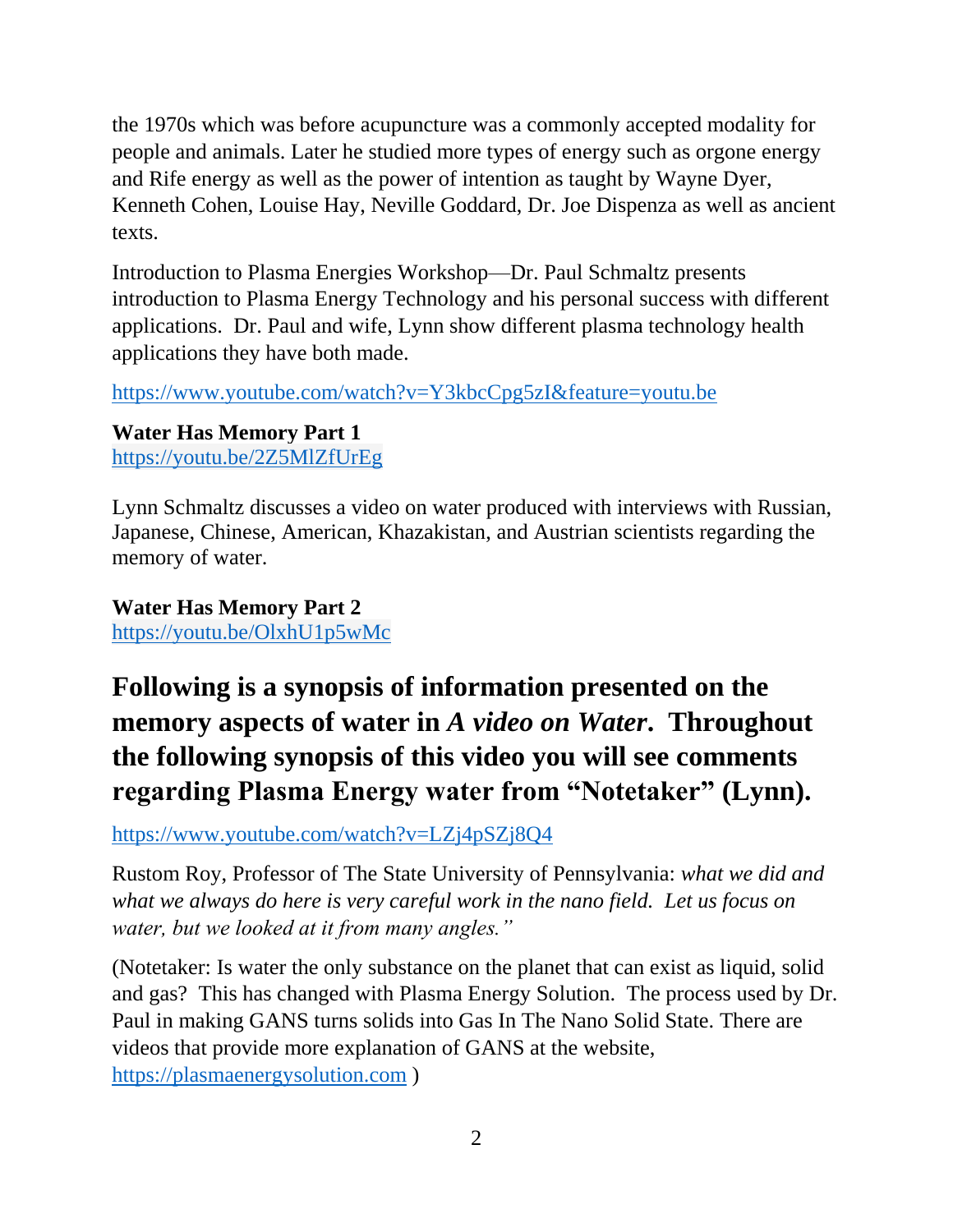Video narration (referred to as Video throughout): Experiments around the planet have shown that water has memory. Water can receive and make an imprint of any outside influence, remembering everything that occurs in the space around it. Any substance coming into contact with water leaves a trace in the water. Did our ancestors guess this when they turned ordinary water into healing water by placing it in silver vessels?

Rostum Roy: *it (water in silver containers) is the best antibiotic that is made and is as good in Afghanistan and Iraq. The American Army uses this water to kill the germs in the wound…the President (Trump) uses this water to keep infectious bugs from his hands. How can this be?"*

Video: as it records information water acquires new properties but its chemical composition remains unchanged.

Rostum Roy: *the chemical composition of the water is important and the sensation of news says that is nonsense. The structure of water is much more important than the chemical composition.*

Video: the structure of water means how its molecules are organized. We can see how water molecules join into groups and these are called clusters. Scientists came up with the idea that these clusters work as a memory cell of sorts in which water records the whole history of its relationship with the world as if on magnetic tape.

Rostum Roy: *People don't think that when you turn on the light, the water changes. When you turn on the electric field from the power lines, the water may change. That is the direction of research.*

Video: the water, of course, remains water but its structure like a nervous system reacts to any irritation. Modern instruments have made it possible to record the fact that within each of water's memory cells there are 440,000 information panels each of which is responsible for its own interaction with the environment.

Martin Chaplin, Professor Laboratory Chief of London University Great Britain: *If you consider a cluster as a group of specific molecules it can survive only a short amount of time. But if you consider it a structure whereby molecules can leave and other molecules can come in, the cluster can last effectively for a very long time.*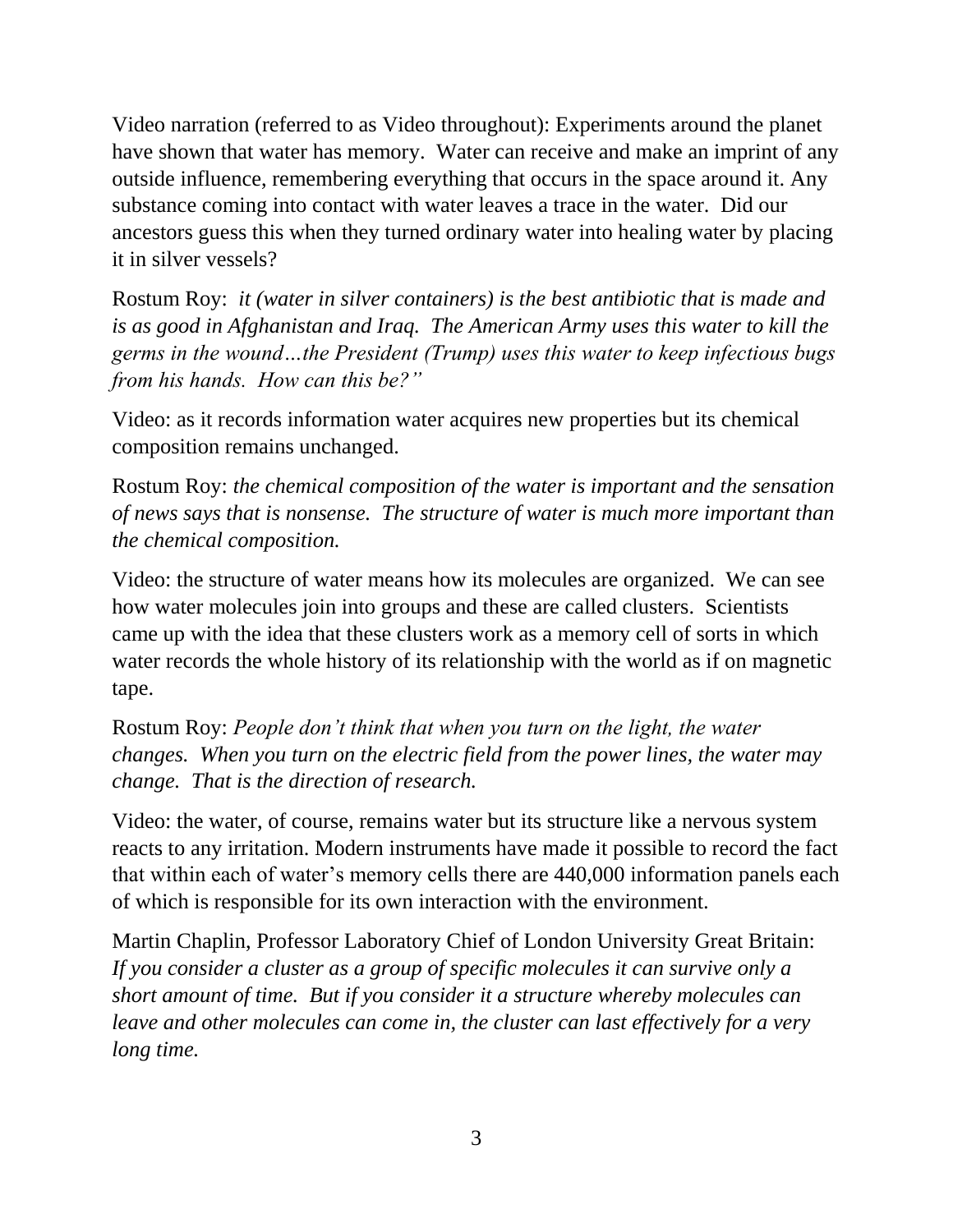Video: the stability of the cluster structures confirms the hypothesis that water is capable of recording and storing information.

Rostum Roy*: it (water) may be the single most malleable computer which is like a computer memory; it is a memory of information and you must know how it is arranged. It is like the alphabet. If I give you the alphabet you don't know a word, a letter or a sentence. So, the molecular structure is the alphabet of water and you must make a sentence out of water and you can change the sentence.*

Konstantin Korotkov Doctor of Sciences, Professor Academician of the Russian Academy of Natural Sciences Russia (Dr. Paul studied his research on the effectiveness of shungite and silver in changing harmful torsion fields caused by wifi, cell phones, microwaves, radiation, 4G and 5G): *We have carried out many experiments on the effect that quite diverse samples have on water—magnetic fields, electrical fields, various objects and also including a human presence and human emotions.*

Video: It became clear that positive and negative human emotions are the strongest element of influence. Professor Korotov's laboratory has conducted numerous experiments on the effect of human emotions on water. A group of people were asked to project onto a flask of water in front of them very positive emotions like love, tenderness and concern. Then the flask was replaced with another one and people were asked to project emotions of a different type—fear, aggression, hatred. After this, measurements were taken on the samples and the water exhibited changes that were clearly in one direction or another.

Korotkov: *so love increases water's energy levels and stabilizes the water while aggressive emotions reduce the energy and make radical changes in the water.* 

Dr. Masuro Emoto, Researcher, Japan: *I hope to show people through my research that water has a memory of its own.* 

Video: Dr. Emoto's laboratory does research on water samples which are subjected to various forms of outside influence. The impressions made on the water are recorded by swiftly freezing it in a cryogenic chamber.

This photo shows the lack of elaborate structure of water heated in a microwave: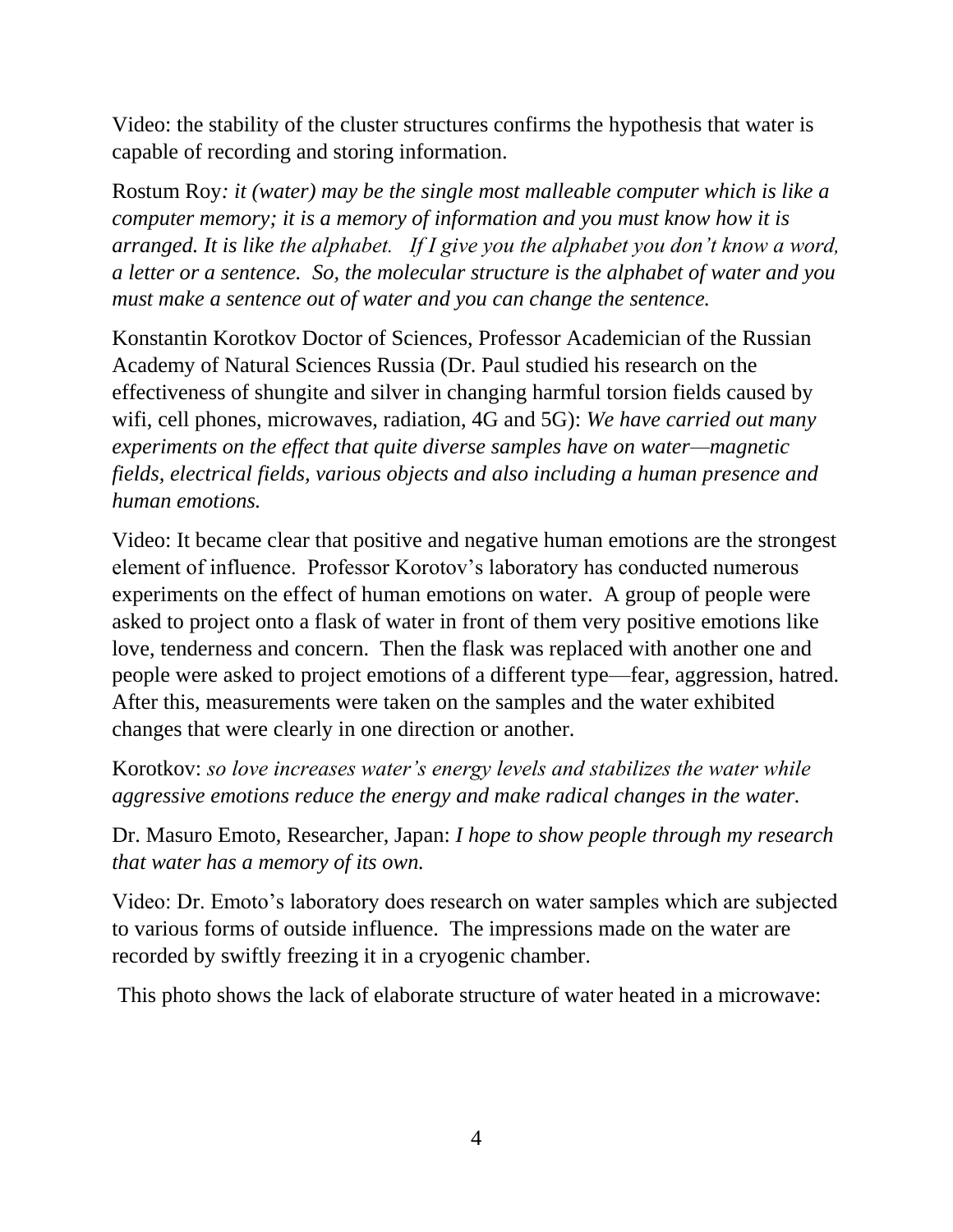

.<br>Larvi Stater Hall Momench D.

This shows the affect on the water by a mobile telephone:



Somebody said thank you to this water:



The photo shows the effect on water when someone said 'excuse me':

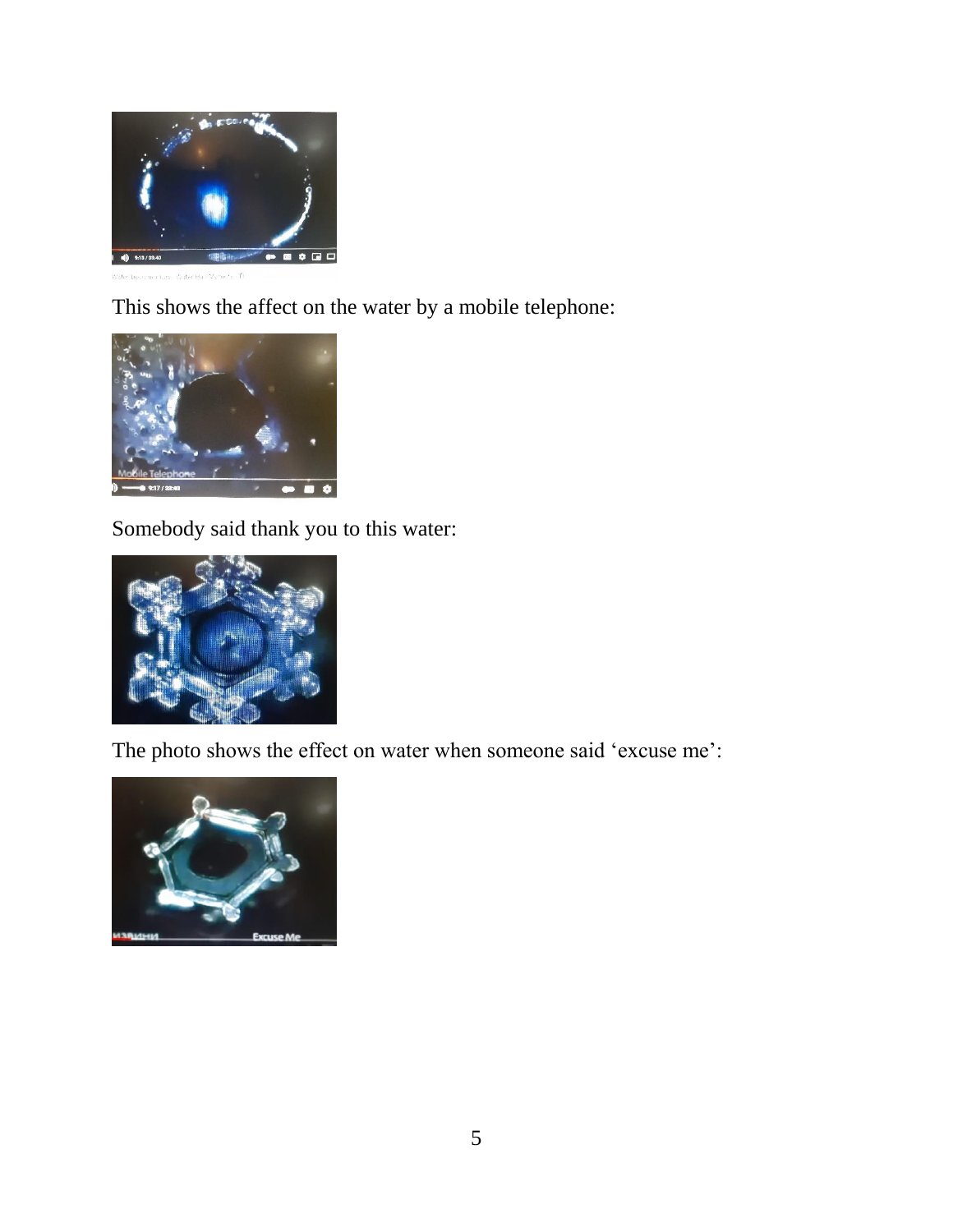The message on the water in the photo below was 'you disgust me':



Video: with modern technology it is possible to structurize water artificially. When seeds were grown under laboratory conditions using this kind of water, the soy sprouts had 6 times photon radiation than when ordinary water was used. Using structurized water makes vegetables ripen faster and increases the amount of useful microelements and vegetable proteins several-fold.

(Notetaker: the type of pebbles was not identified in the video. After studying Japanese and Russian research Dr. Paul Schmaltz used shungite from Karelia Russia in developing New Tech Frequency Relief with shungite, silver GANS and more, plus shungite, silver and magnets for shungite magnets and pendants. All were for relief from effects from wifi, cell phones, radiation, microwave, 4G, 5G, harmful torsion fields and more. There are articles and videos on this information at [https://plasmaenergysolution.com.](https://plasmaenergysolution.com/) Be sure to see testimonials on success with using Plasma Energy water including New Tech Frequency Relief water on plants and bees.)



Wang Guihua, Main Agronomist of The Academy of Agronomical Science, China: *If we look at the shoots the treated ones were long, even and strong while the untreated ones were short, thin and weak. If we look at the plants today, those from the selected seeds have all ripened but the ones from non-selected seeds have not ripened. We have to say that using structurized water really does affect the growth of vegetables and fruit.* (Notetaker: there is an article on the protective energy field around a portion of a farm field in Poland. Wild pigs destroyed all of the corn crop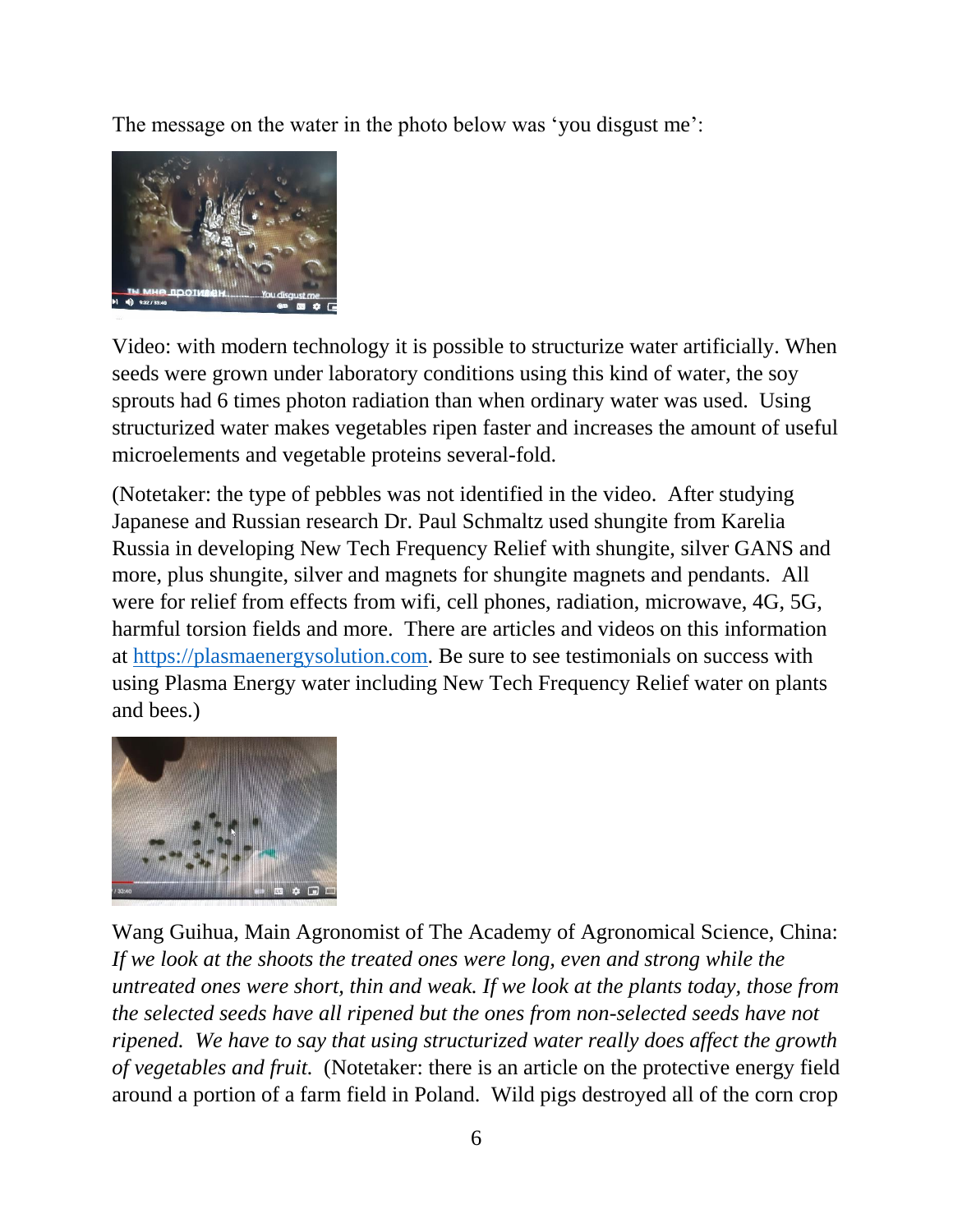right before harvesting except for the corner of the field where the farmers had used plasma water either they formulated or someone provided to them. There is a blog done by Lynn on the protection provided to a home and gardens in Dominica during Hurricane Maria that destroyed 90% of the island. The son had made plasma energy water and placed a jar of it in the garden months or years before the hurricane).

Video: for the purposes of irrigation, 20% less of this type of water is needed than when using ordinary water. No fertilizer was added to the soil or the water. The chemical composition remained the same, H2O. The only thing that had changed was its structure. At the present time scientists can answer the question of how this happens but science does not yet have an answer as to why.

Video: depending on age a human being is made up of 70 to 90% water; an adult drinks approximately 2.5 liters of water each day in order to sustain his normal life functions. Another 1.5 liters is absorbed through the skin when bathing or showering. Water makes a long and difficult journey before arriving in our homes.

Allois Gruber, Researcher, Austria: *it used to be common knowledge that a settlement could only occur where there was a natural source of water. Today whether or not there is water in a place is of no importance because we transport water for thousands of miles using high pressure.* (Notetaker: when Dr. Paul and Lynn lived in the mountains 2 hours west of Denver they did not have legal access to the river in front of their home. The City of Denver had purchased all the water rights 40 to 50 years before from local ranchers for what seemed like a lot of money at the time. The water is piped through the mountains for Denver. Those who sold the rights don't have the right to use any water from streams, creeks, rivers, lakes or wells).

Video: in nature rivers and streams always flow along a smoothly curving course but any water supply that has multiple right angles turn the natural structure of water breaking it down more and more with each such turn.

Leonid Izvekov, Researcher, Chief of Laboratory Water Structural Research, Russia: *Water from a water supply system which flows into our homes through pipes has various forms, crystals of various forms, but they are all deformed. It may look like the photo below:*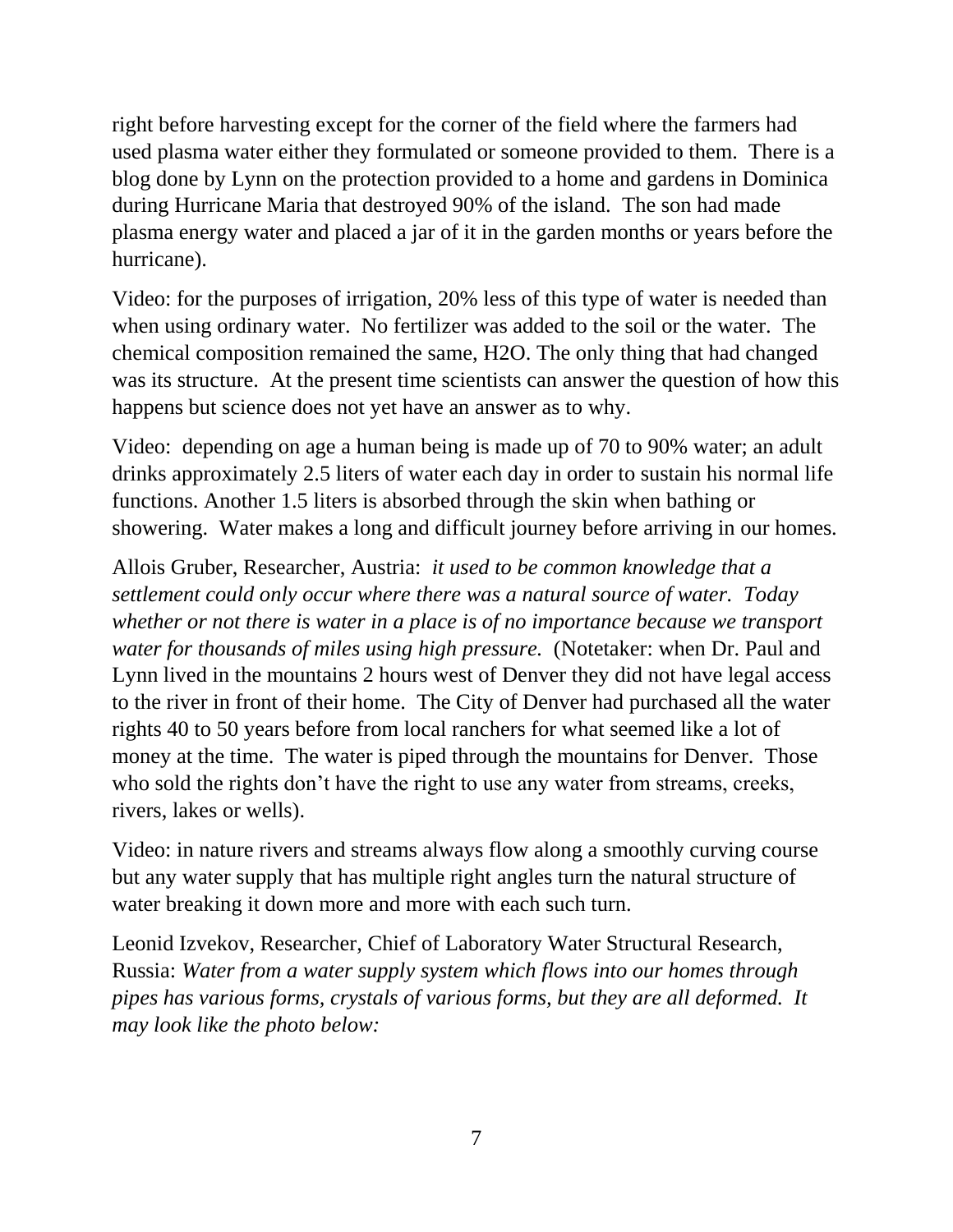

*or have these crystals in many other arrangements as seen in the photo below and you won't see any symmetry or beauty:*



Allois Gruber*: water that flows in floor panel heating system is devitalized and rotten. It sucks energy out of the people, animals and plants living in that house. It actually steals the energy.* 

Video: It is well known that the water supply in many cities is a closed loop system. After undergoing aggressive chemical purification and passing through powerful filters, the water in these systems is returned to our homes, still remembering the chemicals and the violence it was subjected to. Even stronger however is the informational pollution that the water accumulates as it flows down miles of long pipes through thousands and thousands of houses and apartments.

Allois Gruber: *We pollute water spiritually and this happens on a huge scale. Why? The water adopts all of the hatred, all of the malice, the stress and the water is almost dead as it enters our bodies.* 

Shamil – Hazrat Alyautdinov, Imam-hatyb of the Memorial Mosque, The Poklonnaya Gor, Moscow, Russia: *Science most likely will never find out the exact process by which Adam was created. What went with what and in what proportions? But the Koran, for example, says that water played a part in this by the will of God.*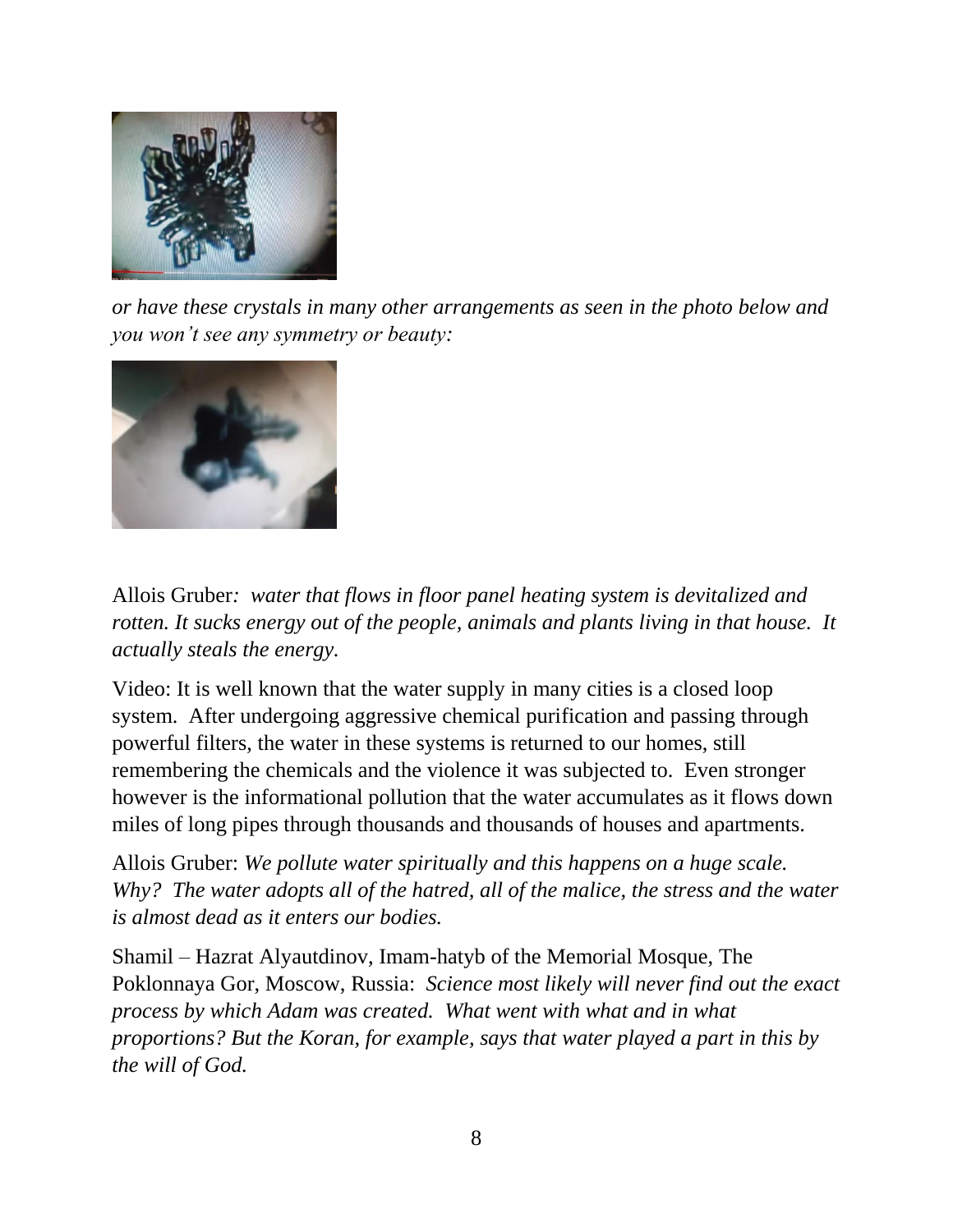Martin Chaplin: *I think that scientists should look more closely at how water interacts with their molecules. At a molecular level it creates the structure of DNA; we would not have the DNA helix without water. It creates the structure of proteins, so our bodies would not work without the water.*

Video: fish were introduced into water that had been treated this way and the fish soon produced an unusual hatch of small fry. They differed radically to other fish to which they were related although they looked as much alike as twins.

Alexander Solodilov, Doctor of Sciences, Corresponding Member of the Russian Academy of Natural Sciences: *Three stripes appear on the belly of all these males at once, along with colored spots which had not been observed previously. These are called phenotype changes and it is of fundamental importance that these changes appeared not just in some of the treated fish, but in all of them at the same time. These pheno type changes that we caused are not a hypothesis; they occurred in practice.* 

Video: the experiment resulted in changes not only in the outward appearance of the fish, but also in their behavior. They began to react to outside stimuli in the same way. It was as if the whole school had acquired a collective mind.

Alexander Solidonov: *a whole important area of problems came up which had not been studied whatsoever. Therefore, it was decided that it would suffice to establish even just the fact that behavior could change the form of animals using only water, which fact in and of itself, is very significant. If water has such a strong effect, that is, we shouldn't make it public without thoroughly studying this.* 

Video: in 1932 sensational news traveled around the world. The American physicists, Harold Ouray and Albert Osborne had discovered that in addition to ordinary water, heavy water also exists in nature—deuterium 20. The splitting of deuterium was the basis of creation of the most destructive bomb, the hydrogen bomb.

Video: everybody knows very well what radioactive radiation can cause, but it turns out that there are even more awesome effects. Rather more horrific is the change in the structure of water covering huge areas, thousands of miles larger than the nuclear weapons testing grounds. It made no difference where the test was carried out—in the atmosphere, in the ground, or underground.

Victor Inyushin, Doctor of Sciences, Professor, Head of The Biophysics Department of The Kazakistan University, Kazakistan: *Colossal changes occur in*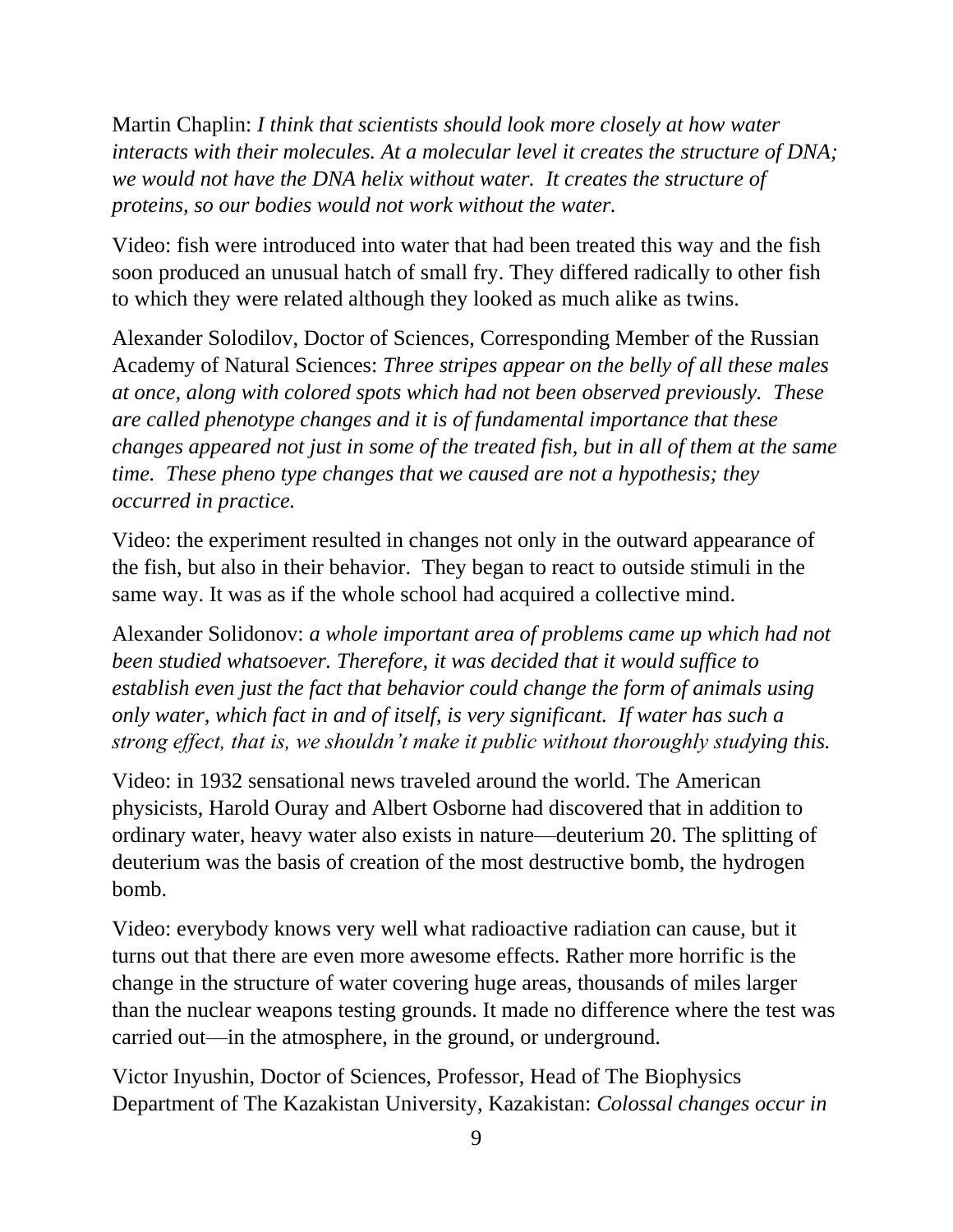*the water and the water's memory changes and people drink that water. Animals drink it, and suddenly terrible changes take place.* 

Video: When the explosion occurs, waves are formed which die out fairly quickly in the ground but the water may continue to fluctuate for another 30 days. Swinging like a pendulum the waves create a new and pathological ordering in the water and it has been noted that the number of suicides rises abruptly after such tests.

Victor Inyushin: *by a factor of 2, 2.5, 3 medical experts have absolutely no explanation for this, but we could understand this. We showed the brain is made of water, about 85%. So these changes take place in the brain and a conflict of the water structures arises. The bioplasm of the brain is disrupted and the result is that the person is deprived of such an important incentive as the drive to live.*

Alexander Solodilov: *we have 2 containers of emulsified crude oil which is a byproduct of oil production, a stable combination of water and oil which remain bound in this state for years. The test sample is irradiated. The element will treat one container for 7 days making the water molecules lessen their contact with the oil molecules. After 4 days we compare the test sample and the control; the water has separated from the oil. At the boundary of the oil and the water there are crater-like formation. This means that the separation process is continuing. The fields we use to influence the water are comparable in intensity with the electromagnetic field of the human heart. On the 7th day of treatment the experiment is finished; the water has completely separated from the oil.*

Video: no where in the world is water the same, breaking its way to the surface through minerals and ores. Water assimilates the vibrations of the soil, and information about its specific biological and energetic features.

Konstantin Korotkov: *We tested a sample of purified, municipal water which is sold in large bottles. The producer puts a label on them which says, "it is the best water in the world". But it is empty and dead; true, it's pure and it's good, and some minerals have been added but this is dead water in which there is no energetics and there is no life. Most likely people do not sense any particular difference between naturally pure and artificially purified water but any animal*  will always choose water from a spring because this water is loaded with natural *energies.*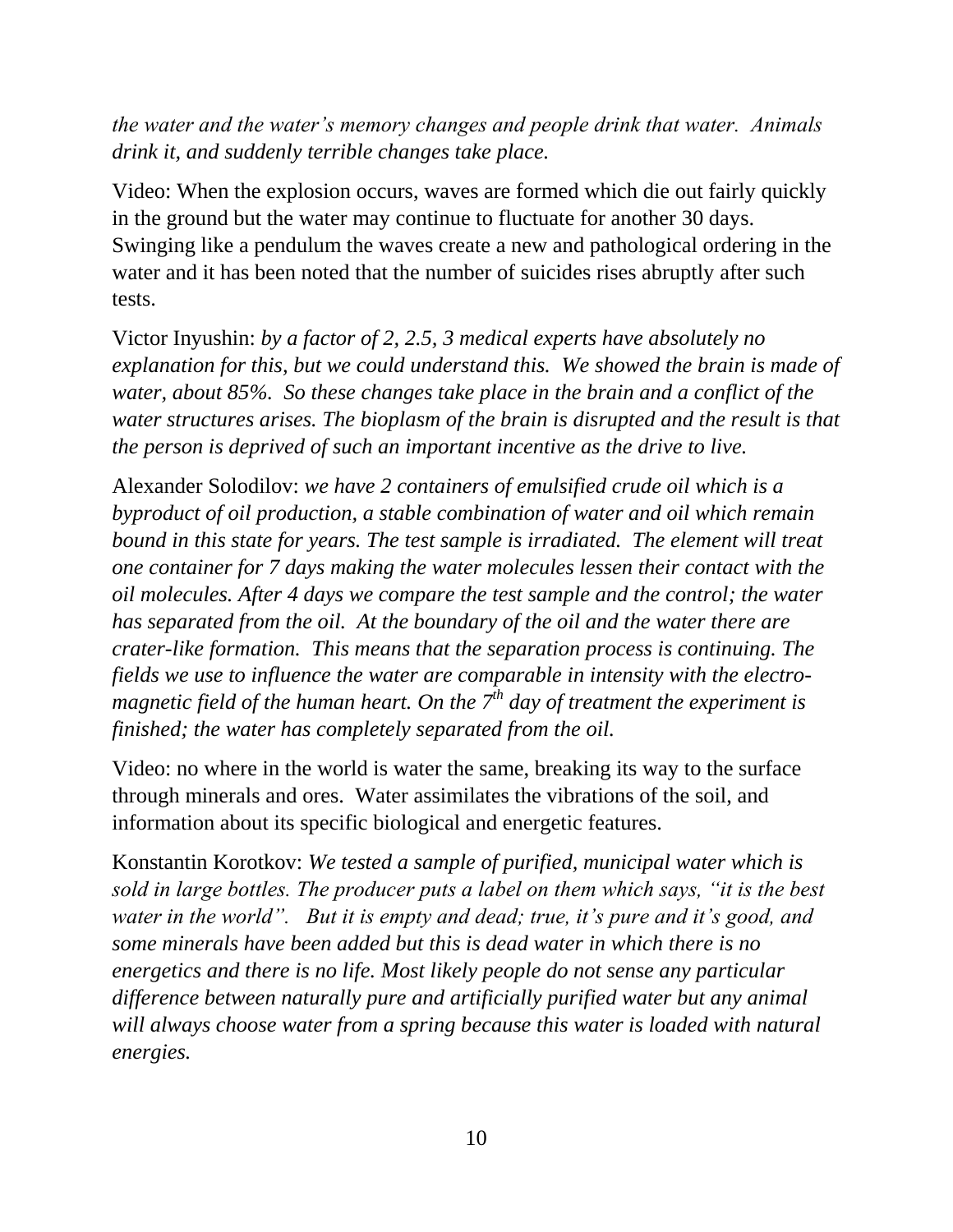Video: not long ago another unique property of natural water was discovered. It turns out that such natural water is flammable.

Vladimir Voeikov, Doctor of Sciences, Professor of the Biology Faculty of The Moscow State University, Russia: *The burning of natural water, the water itself burns. The reason it burns is precisely that natural water is structured in a natural way. Burning in rigorous scientific terms is a process of oxidation in which heat and light are given off. In the case of water it burns at a temperature of the environment and the light emitted can be recorded by using super sensitive instruments. In burning you have oxygen being continuously activated and some organic matter is continuously burning. So the burning of water is a process that is over an extended period of time. If it were a process that happened more quickly it would have already burned up all the water on earth.*

Dr. Emoto: *let's imagine that here we have a human being and here we have water. This water contains many different types of information. If we introduce this water into the human body then that human body will assimilate this information which may change the person's characteristics.*

Video: let us see how this type of water affects human blood. The doctor is drawing blood from the patient's finger and using a special microscope we should be able to see the condition of her body from this drop of blood.

Perl Laperla, Doctor of Medicine, Immunologist, Nevada: *These are red blood cells and they have lost their electrical charge so they are all stuck together in a formation called a rouleau, here is a symplast and symplasts are associated with heart disease, arthritis, lung disease, and many other conditions that could be coming in the future.* (Notetaker: people who have had blood tests after drinking various Never-Ending Plasma Energy Water combinations have shown improvements. Dr. Paul's lab tests showed that creatinine clearance on his transplanted kidney had improved from 2.2 down to 1.6. At 2.2 the 14 year old transplant was indicating signs of failing, which would be around 2.5. The day after Dr. Paul got his transplant in 2004 the creatinine clearance on the new kidney was 1.7).

Video: the doctor asks the patient to drink a small amount of structured water. After 12 minutes the doctor again draws blood from the patient and studies it.

Dr. Laperla: *you can see that the cells become buoyant, slippery, and they have electrical charge so they repel each other. That allows them to carry oxygen and it*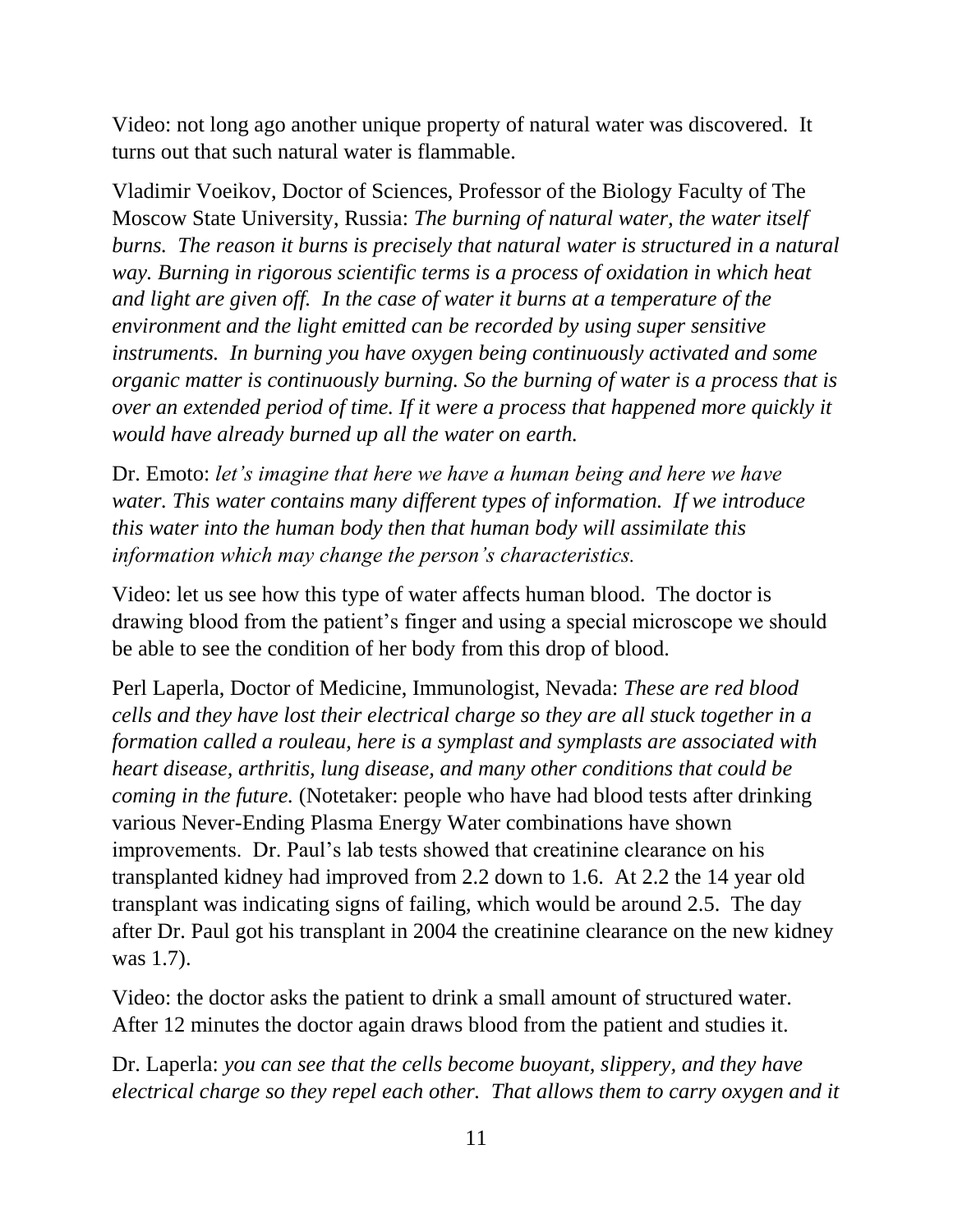*means that we are changing the pH of the blood back to an aerobic environment rather than an anaerobic environment. I think that is utterly amazing that just drinking water could do that.*

Video: in 1995 Dr. Masuro Emoto was the first to record musical impressions on water. In his laboratory they presented water with different types of music after which they froze the water and under the microscope they could clearly see the crystals that the water had formed. The music of Bach, Mozart, Beethoven produced beautiful crystals. Heavy rock produced a large blob. Dr. Emoto conducted another ground breaking experiment. He placed rice in 3 separate beakers and covered them with water. Every day for a month he said 'thank you,' to one beaker, "you're an idiot" to the second beaker, and he completely ignored the third one. After one month the rice that had been thanked began to ferment, giving off a strong, pleasant aroma. The rice in the second beaker turned black. The rice that was ignored began to rot.

Dr. Emoto: *this experiment provides an important lesson, especially in regard to how we treat children. We should take care of them, give them attention and converse with them. Indifference does the greatest harm. It may not always be easy to do and almost always it takes practice. Practical experience shows that hatred, rage and even annoyance not only exert a destructive influence on other people but they also give feedback.* 

Allois Gruber, researcher, Austria: *Intellectually at the level of thought, a person who sends negative thoughts is polluting his own water, of which his body is 75% to 90% composed and giving it a negative charge.*

Video: Many laboratories around the world have repeatedly carried out an experiment that produces similar results. Water from a single container was divided into 2 portions. One part was subjected to an outside influence that changed the structure and properties of that water. The water in the  $2<sup>nd</sup>$  flask acquired the same structure and the same properties after a certain period of time even if the 2 portions of water were removed from each other by a significant distance.

Rustum Roy: *the water has very important photographic memory and also you can imprint it with very subtle energies even from 10,000 kilometers.*

Video: does that mean that remote communications occur between human beings who are essentially structures composed of water?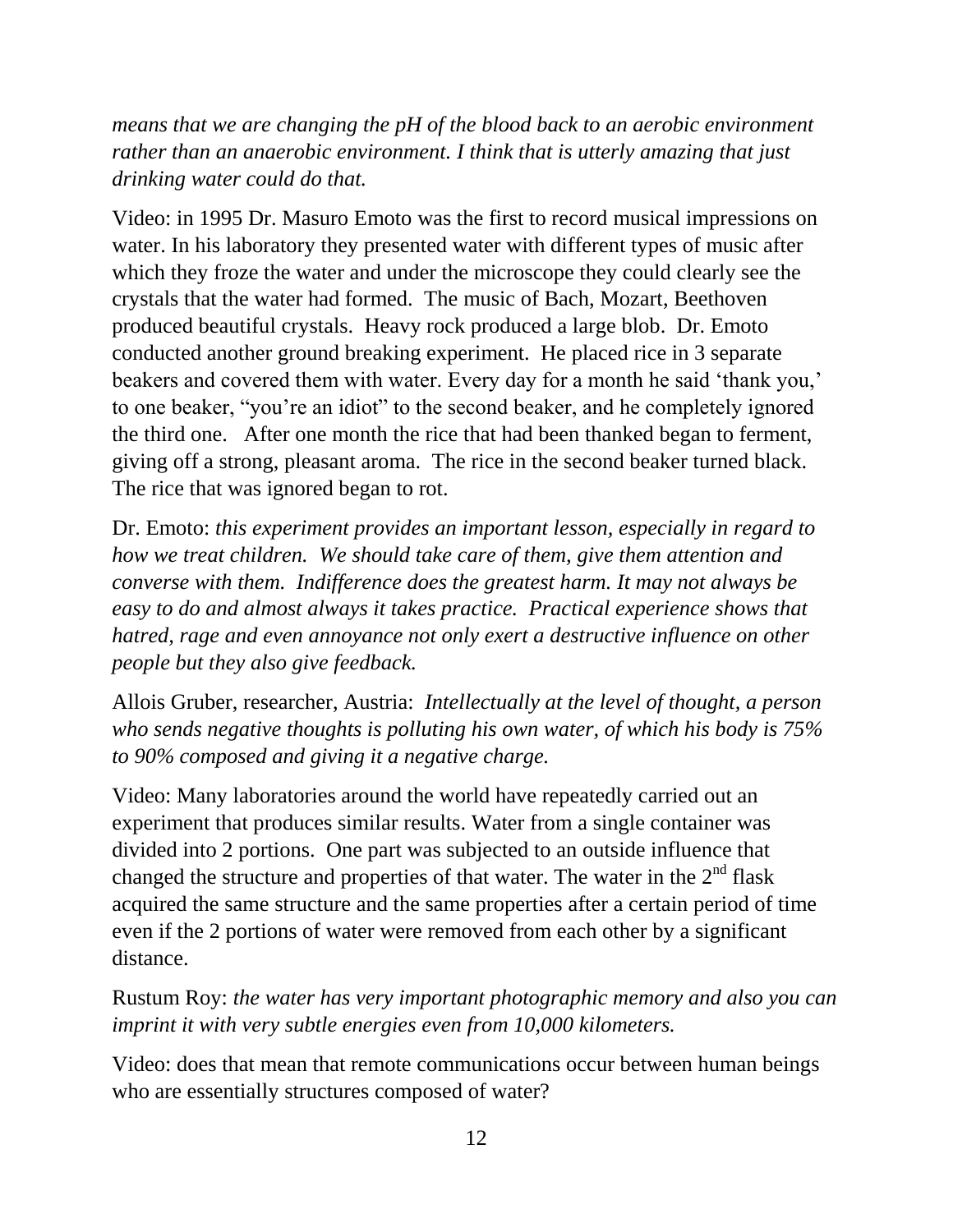Effe Chow, Professor, Member of The Executive Council on alternative Medicine, USA: *so therefore, our actions are very important. Our actions are related to nature, to the whole cosmos. What one does doesn't just affect themselves; it affects other people and the whole universe.*

Video: all of the parts including ourselves and earth are bound together by huge streams of information. A billion people across the earth lack access to safe drinking water. Over 5 million people, half of them children, die from this reason each year. This is ten times more than perish from war each year. If this is left unsolved water may become a source of international conflict in the  $21<sup>st</sup>$  century and already now it is attaining the status of a base resource which is beginning to figure among the political dialogue of countries and people.

Alexander Solodilov*: if you ask the ordinary man on the street today whether or not man and human activity are to blame for the increased number of hurricanes on the planet and their increased destructive force I think that every other person will say 'yes, this is a consequence of human activity.'* 

Effe Chow: *I think that what is happening in our world today, the tsunamis and the freak weather, terrorism and the fear that is gripping us…are a result of unhealthy individual health which affects the other way and is the result of water being polluted.*

Dr. Emoto: *there have been many wars on religious grounds in human history, but in our experiment, water reacted to individual words that had a religious content by forming beautiful crystals. This means that the conception of our nature coincides with each religion.* 

Video: The Christian religion prayer, the Buddhist prayer, the Muslim prayer all produce beautiful crystals in lab tests. Dr. Emoto presumes that serious crimes are produced in areas most of all where people curse the most often. (Note: tests showed 'idiot', 'I hate you' produced ugly blobs).

Video: laboratory containers of water were inscribed with hieroglyphs denoting words and names of well known people and included 'love,' 'hope', and soul' and produced beautiful crystals.

The universe was created by the Absolute, the Source, which created all that exists and all of its material manifestations. Each of us has an element of the water from the primeval ocean. Our every word is like a waterdrop, a medium of thought, a